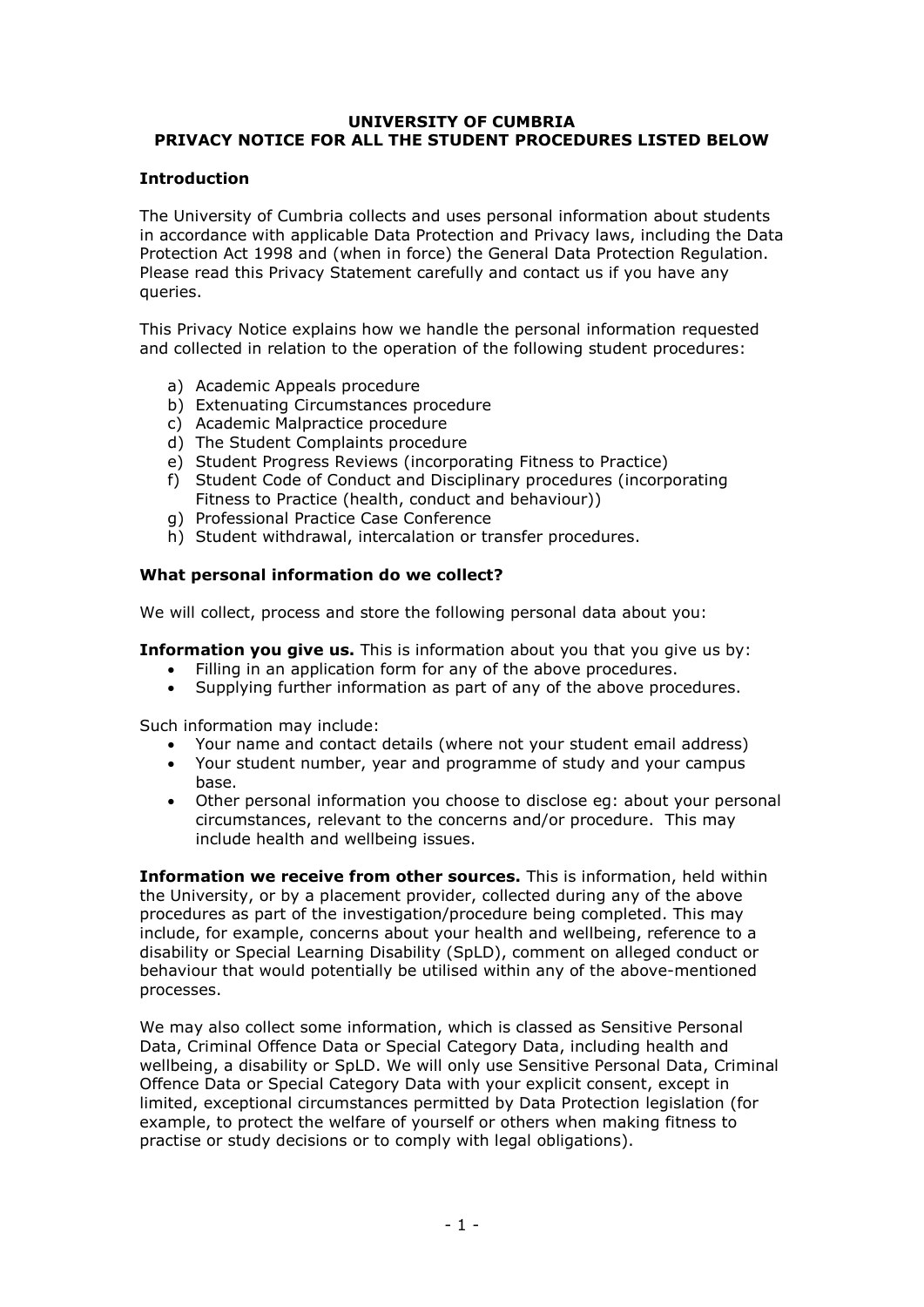## **How will we use your information?**

We will use your information for the purpose of handling all the above listed procedures.

### **What is the legal basis for using student information?**

We use student information for the following main reasons –

As part of our public task of teaching and research.

This includes the use of student information for teaching and research activities, maintaining a student record, statutory reporting, professional body and regulatory requirements.

Activities relating to our contract with you as a student.

This includes the use of student information to administer placements, handle complaints or disciplinary matters, administer fee payments and provide services or support to you.

To fulfil legal obligations

This includes for example Equal Opportunities monitoring, Health and Safety, Visa and Immigration, Safeguarding and Prevent duties. This can include sharing student information with government bodies.

• To protect vital interests

We may on occasion use your information to protect the welfare of you or others, for example to respond to the emergency services.

#### **Storing your information**

All information you provide to us is stored within the European Economic Area (EEA) on our secure servers. Once we have received your information, we will use strict procedures and security features to try to prevent unauthorised access.

Your relevant file for any of the above procedures will be retained for a total of 7 academic years, with the first year being the academic year the case file was closed. Following this period your information will be securely destroyed.

#### **Disclosure of your information**

The university discloses your information as outlined below –

Student Code of Conduct and Disciplinary Procedure (incorporating fitness to practise): The University has a statutory requirement to inform external agencies of certain outcomes of the Disciplinary Procedure, for example, but not limited to:

- The Disclosure and Barring Service (DBS)
- Independent Safeguarding Authority
- The Health and Care Professions Council (HCPC)
- UK Visas and Immigration
- Professional organisations according to programme regulations, for example but not limited to specific local Police Constabulary, Military body,